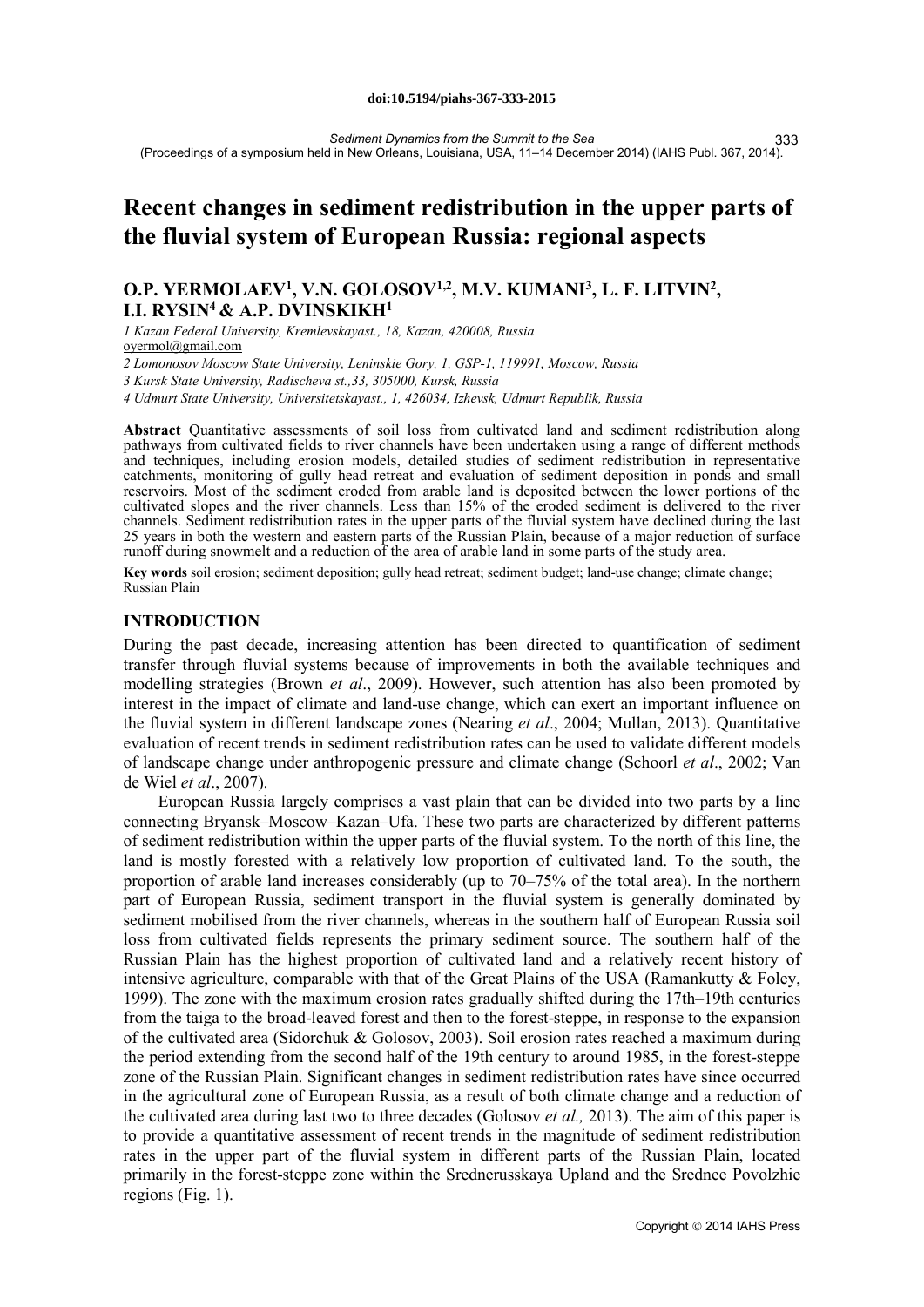334 *O.P. Yermolaev et al.*



**Fig. 1** Location of the Srednerusskaya Upland and Srednee Povolzhie on the Russian Plain.

#### **FACTORS AFFECTING CHANGES IN SEDIMENT REDISTRIBUTION RATES**

There are two main groups of factors responsible for changes in sediment redistribution within the fluvial system in different parts of the Russian Plain, namely fluctuations in climate and land-use change.

Climate fluctuations can exert opposing influences on sediment redistribution. The trend of increasing winter temperature coupled with a decrease in the depth of frozen soil during the last two decades (Perevedentsev *et al*., 2007) has resulted in a sharp reduction in surface runoff from cultivated slopes during snowmelt. Monitoring of spring snowmelt runoff on cultivated slopes within the Novisil experimental station (Orel region) has demonstrated a marked decrease in the runoff coefficient during the last 12 years (Petelko *et al.*, 2007). A similar trend was detected by monitoring undertaken in the upper part of the Lebedin catchment (the Gracheva Loschina experimental catchment) during the period 1986–2002 (Kumani, 2003).This reduction in spring snowmelt runoff has resulted in a major reduction in associated soil loss, which has resulted in a significant change in the overall sediment budget. In contrast, the mean intensity of high magnitude precipitation events (exceeding the 95th percentile and contributing 25–40% to the total) occurring during the warmer months has increased by 6–8% per decade (Zolina *et al*., 2010). As a result it is likely that surface runoff from cultivated slopes has increased during this period of the year in the Russian Plain. This is confirmed by the results of detailed analyses of rainfall records for the Srednerusskaya Upland (Golosov *et al*., 2010) and Srednee Povolzhie (Kanatieva *et al*., 2010). The annual USLE erosivity index has increased by 5–6% in the Srednerusskaya Upland and by 2–3% in the Srednee Povolzhie region. However most of the sediment eroded during rainstorms is deposited close to the arable fields because of the high turbidity of the surface runoff. As a result of these different trends, there has been an overall decrease in sediment redistribution rates across the Russian Plain in recent years as a result of climate fluctuations. Land-use changes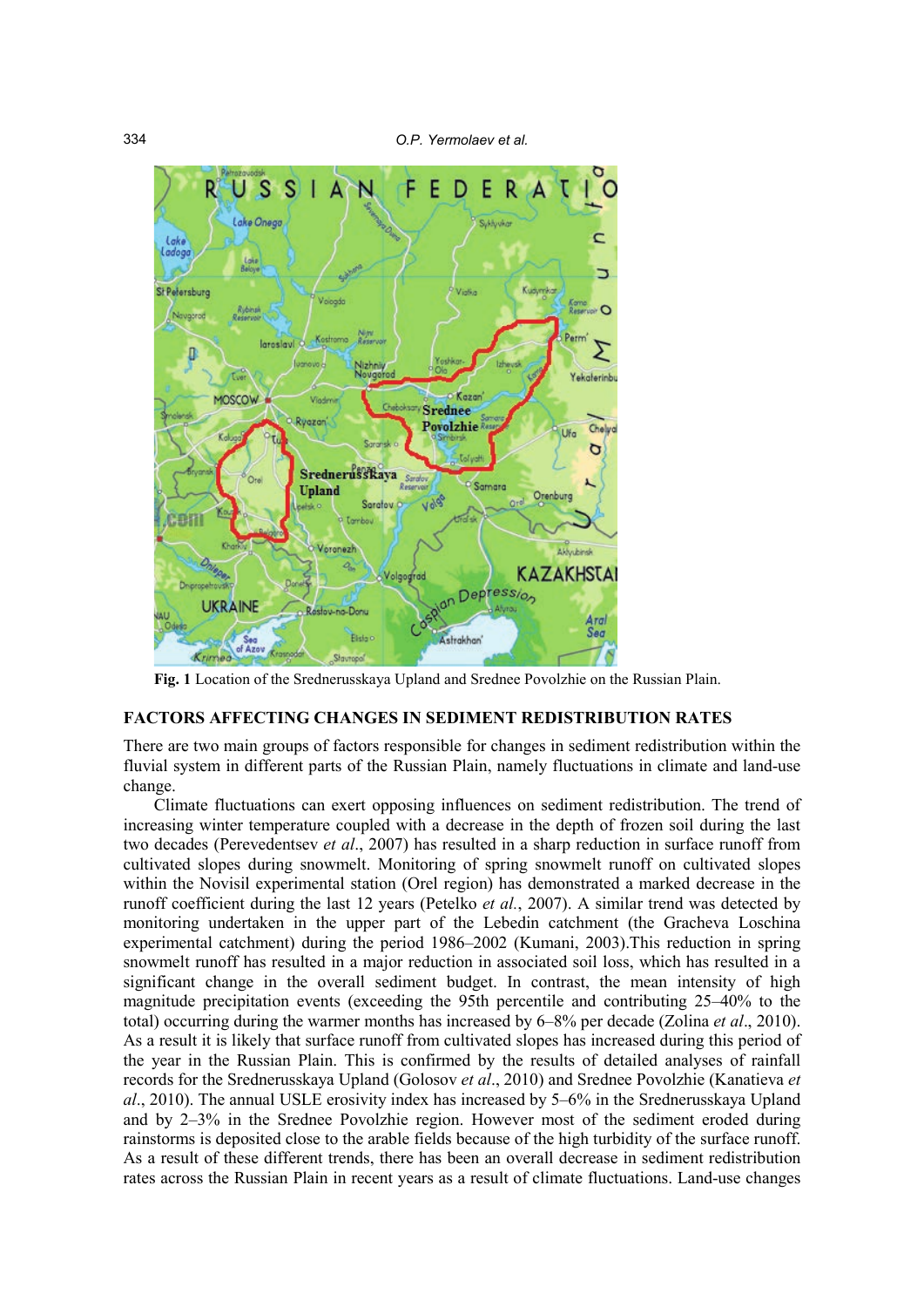during the last two decades were slightly different in the two regions investigated. In the case of the Srednerusskaya Upland, the maximum increase in the area of abandoned land occurred in the northern part, where in 2006 the area of abandoned land represented 10–12% of the total area of cultivated land in 1980. Elsewhere in this region, the equivalent value is 6.6%, although there is clear evidence of a recent increase in the area of cultivated land during the period 2006–2014. Over the same time period (1980–2006), the area of abandoned land in Srednee Povolzhie reached 10% (Litvin *et al,* 2010) and has continued to increase during the period 2006–2014. More detailed investigations undertaken in the western part of Srednee Povolzhie have demonstrated that most abandoned land is located on relatively steep (6–7%) slopes (Kanatieva *et al.,* 2010). Such a situation is typical for the other parts of the region. It is therefore more likely that land-use change has caused a reduction in soil loss from cultivated land in the Srednee Povolzhie region.

# **AN ASSESSMENT OF CHANGES IN SEDIMENT REDISTRIBUTION FOR A TYPICAL SMALL CATCHMENT**

An assessment of changes in sediment redistribution rates was undertaken for the 15.2 km<sup>2</sup> Lebedin catchment, which is a typical Hortonian 3rd order catchment located within the River Vorobzha basin, in the south-western part of the Srednerusskaya Upland. An earth dam was constructed at the outlet of the catchment in 1956. This has permitted a detailed sediment budget to be established for the catchment. An integrated approach, involving the use of erosion models, dating of sediment deposits using  $137Cs$  and large-scale geomorphic mapping, was used to quantify soil loss/gain on the cultivated hillslopes and in different order catchments over several time periods since the middle of the 20th century. In addition, meteorological data and detailed information on land use and crop rotation changes were assembled for the study area for a 60 year period.

The resulting estimates of sediment delivery into the main valley of the Lebedin catchment were compared with sedimentation rates and volumes derived from analysis of the <sup>137</sup>Cs-based valley bottom sediment microstratigraphy, including the dry reservoir infill. Gross erosion rates for arable hillslopes during the periods 1956–1964, 1964–1986 and 1986–2008, calculated using a USLE-based model and information on the known extent of the cultivated areas and the crop rotations, were estimated to be 8.6, 10.6 and 6.8 t ha<sup>-1</sup> year<sup>-1</sup>, respectively (Table 1). In addition to sediment deposition in the valley bottoms, other sediment sinks exist (Table 2).

| Time interval (years)     | Mean annual erosion rate (t ha <sup>-1</sup> year <sup>-1</sup> ) | Total soil loss (t) |
|---------------------------|-------------------------------------------------------------------|---------------------|
| 1956–1964                 | 8.5                                                               | 83 912              |
| 1964–1986                 | 10.6                                                              | 287 769             |
| 1986–2008                 | 6.8                                                               | 191 848             |
| Mean for period 1956–2008 | 8.6                                                               | 563 529             |

**Table 1** Mean annual erosion rates and total soil losses from cultivated slopes in the Lebedin catchment for three time intervals covering the period after dam construction at the catchment outlet.

Based on direct measurements after snowmelt and storm runoff events, deposition of mobilized sediment within the cultivated fields was generally found to vary within a range of 2–25% of the gross soil loss from the respective fields. Conveyance losses of this magnitude have also been indicated by detailed studies of gross and net erosion rates on the catchment slopes using the  $137Cs$ technique (Golosov *et al.*, 2011). Data obtained after extreme erosion events and during snowmelt periods showed that about 2–7% of the sediment mobilized from the cultivated land was deposited within the grassed valley sides (Belyaev *et al.*, 2008). Sediment deposition in the uncultivated parts of slope hollows (most of which represents infilled formerly active valley side gullies) was estimated based on direct measurements of total sediment volumes stored in a representative selection of hollows in the catchment and extrapolation of the results to all the uncultivated hollows on the valley sides of the Lebedin catchment. By combining all the above data and comparing the results with the USLE-based soil loss calculations, it was concluded that the latter overestimated total soil loss from the cultivated slopes of the Lebedin catchment by about 11% (Table 2).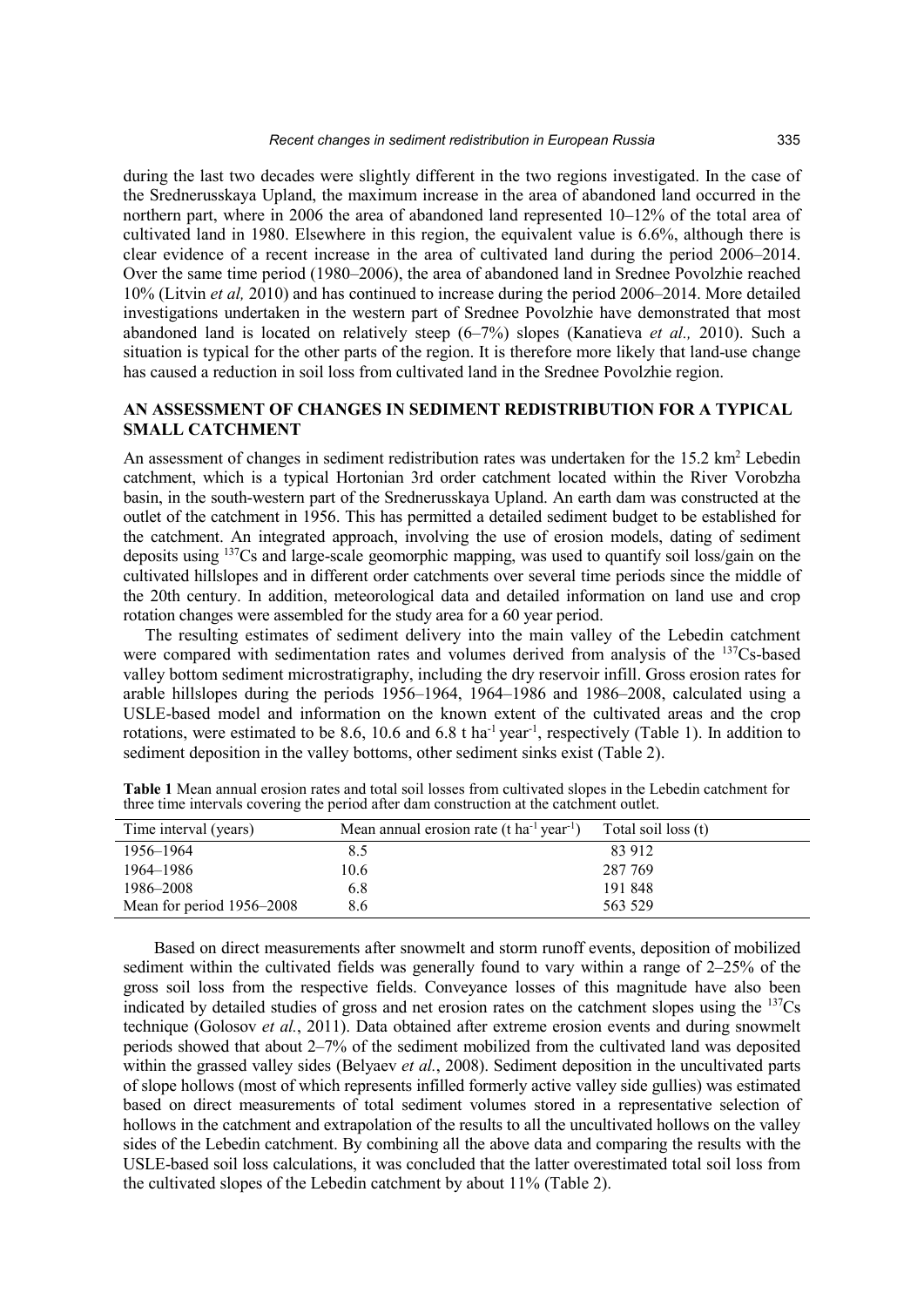336 *O.P. Yermolaev et al.*

| Deposition zone                                              | % of gross soil loss deposited in given zone |            |  |  |
|--------------------------------------------------------------|----------------------------------------------|------------|--|--|
|                                                              | Range (based on observations)                | Mean value |  |  |
| Within arable lands                                          | $2 - 25$                                     | 10         |  |  |
| Near the lower edge of cultivated fields                     | $5 - 30$                                     | 8          |  |  |
| Valley sides                                                 | $2 - 7$                                      |            |  |  |
| Uncultivated part of hollows (former valley side<br>gullies) | $4 - 10$                                     | 6          |  |  |
| Bottom of valleys including ponds and reservoirs             | $\overline{\phantom{a}}$                     | 51         |  |  |
| Sediment passing the reservoir dam                           | $5 - 15$                                     | 10         |  |  |
| Residual                                                     |                                              |            |  |  |

**Table 2** Percentage of the mobilised sediment deposited in different depositional zones of the Lebedin catchment during the period 1956–2008.

It can be suggested that the volume of sediment deposited within the main reservoir at the catchment outlet during the different periods was proportional to the volume of sediment exported from the Lebedin catchment during those periods. In this respect, it is noteworthy that before 1986 about 12% of the total soil loss or a total equivalent to about 21% of the total deposition in the valley bottoms, reached the catchment outlet. After 1986 the percentage of sediment reaching the Lebedin catchment outlet decreased more than threefold, mainly as a result of reduced surface runoff and associated erosion during the spring snowmelt period. Consequently, it can be tentatively suggested that during the last two decades, the volume of sediment delivered into the River Vorobzha valley from its main tributary catchments fell by about one third.

Evaluation of sediment volumes deposited in ponds and reservoirs within the Srednerusskaya Upland provides information on the mean annual sediment yield from catchments of different size (Table 3). It was found that for the ponds and reservoirs with catchment areas of  $10-50 \text{ km}^2$ , only about 14% of the sediment eroded from the fields was delivered to the pond or reservoir. This is in good agreement with the findings of the detailed study of sediment redistribution in the Lebedin catchment reported above. It can therefore be suggested that the trend of decreasing sediment transport from cultivated fields to the river channels during the last two decades noted above reflects the considerable reduction of surface runoff and associated erosion rates during the snowmelt period. This conclusion is also confirmed by information on changing overbank sedimentation rates within small and medium sized river basins within the Srednerusskaya Upland (Golosov *et al*., 2010). It was found that sedimentation rates decreased by a factor of 2.5–3 when the period 1986–2009 was compared with the period 1964–1986.

| Sediment sink           | Catch-<br>ment area<br>$\rm km^2$ | Number<br>ponds or<br>reservoirs | Mean catch-<br>ment area<br>(km <sup>2</sup> ) | Specific sediment yield $(t \cdot km^{-2} \cdot year^{-1})$ |      |     |          |         |
|-------------------------|-----------------------------------|----------------------------------|------------------------------------------------|-------------------------------------------------------------|------|-----|----------|---------|
|                         |                                   |                                  |                                                | Mean                                                        | Max  | Min | Std dev. | $C_{v}$ |
| Small in-field<br>ponds | < 0.25                            | 10                               | 0.12                                           | 686                                                         | 2230 | 320 | 590      | 86%     |
| Small reservoirs        | $0.25 - 10$                       | 11                               | 4.5                                            | 133                                                         | 309  | 37  | 96       | 73%     |
| Medium<br>reservoirs    | $10 - 50$                         | 28                               | 32                                             | 102                                                         | 194  | 5.  | 53       | 52%     |
| Large reservoirs        | $50 - 100$                        |                                  | 73                                             | 87                                                          | 144  | 24  | 37       | 44%     |

**Table 3** Specific sediment yields (SSY) determined from the volume of sediment deposited in ponds and reservoirs within the Srednerusskaya Upland with different catchment areas.

Sediment redistribution within the fluvial system of the Srednerusskaya Upland is very similar to that in some other regions of Europe (Verstraeten  $\&$  Poesen, 2001). It is characterised by the deposition of a high proportion of the sediment eroded from cultivated land in various different sediment sinks prior to its reaching the river channel (Fig. 2).

The Srednee Povolzhie region is also characterized by considerable variation of rates of soil loss from cultivated land, because it includes both upland and lowland. The mean annual soil loss during spring snowmelt estimated for the region using an erosion model is 0.46 t ha<sup>-1</sup> year<sup>-1</sup>. This is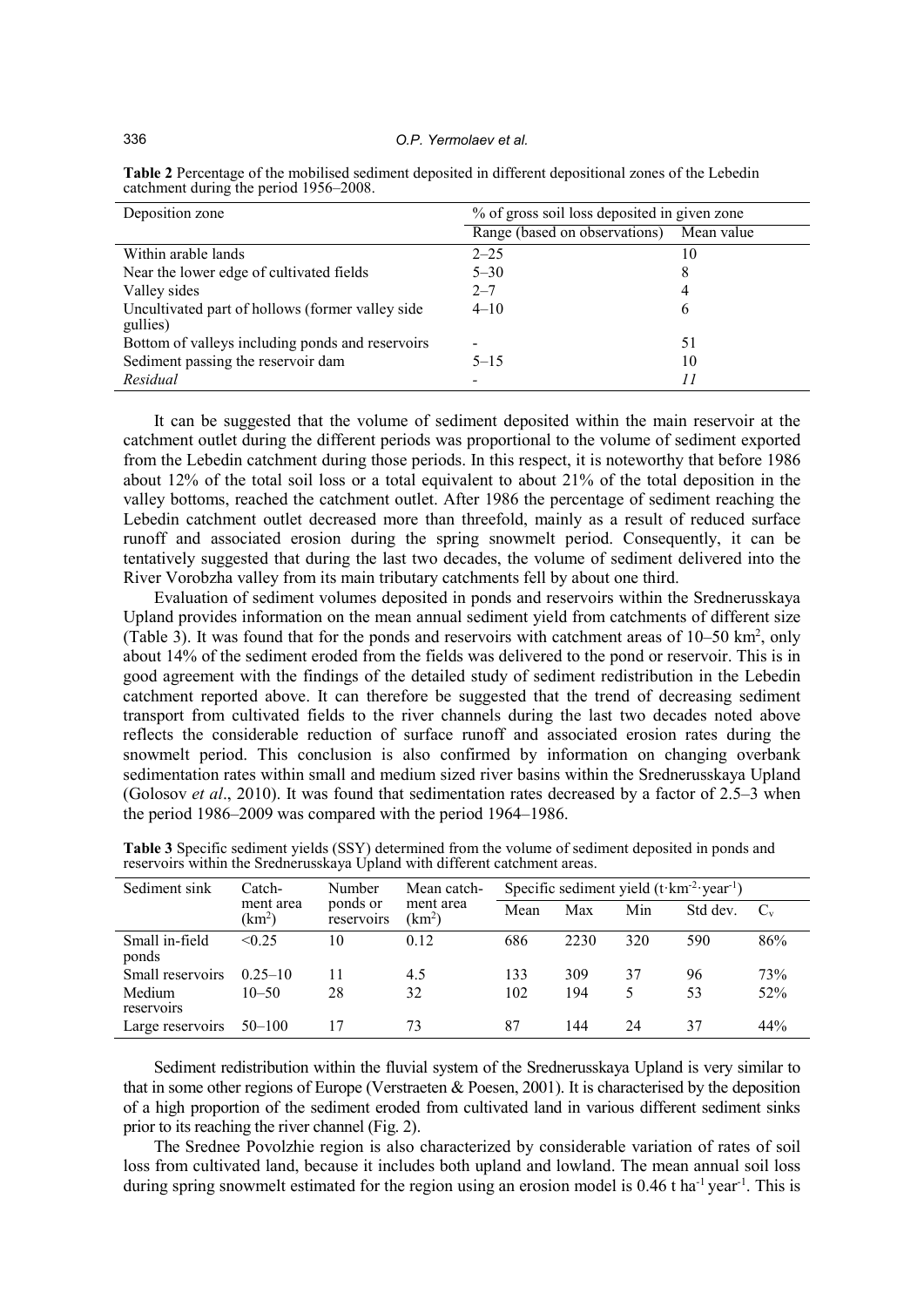one order of magnitude less than the equivalent rainfall erosion rate of 5.56 t ha<sup>-1</sup> year<sup>-1</sup> (Yermolaev & Maltsev, 2008). Maximum total soil loss is associated with the western part of the region within the Privolzhskaya Upland and the southeastern part, the Bugulmino-Belebeevskaya Upland. However, soil type exerts an important influence on erosion rates within the region. The results of detailed field surveys of soil loss associated with the entire period of intensive cultivation for different soil types indicate that maximum erosion rates occurred areas with different types of grey forest soils (Yermolaev, 2002, 2013, 2014). A study of sediment deposition in ponds and small reservoirs with catchment areas up to  $50 \text{ km}^2$  was undertaken in the Srednee Povolzhie region in the mid 1980s. Most of the impoundments were constructed at the beginning of the 1970s, and so the mean annual values of specific sediment yield produced by this survey data are representative of the period 1970–1988. The study indicated a mean value of SSY of 650 t  $km<sup>-2</sup>$  year<sup>-1</sup> and a range of 460–850 t km<sup>-2</sup> year<sup>-1</sup>. The range of values documented reflected a number of factors, including catchment size, the proportion of land under cultivation, the gradient of the cultivated slopes and the soil type. In general, these values fall within the same range as the estimates of current total soil loss from cultivated land in the region provided by erosion models (mean  $6.12$  t ha<sup>-1</sup> year<sup>-1</sup>). However it is necessary to recognise that the values of SSY based on the volume of sediment deposited in ponds and reservoirs represent values of net soil loss from the catchments. It is likely that the gross soil loss from the cultivated fields was at least 2–3 times higher (see Fig. 2 for the Srednerusskaya Upland). Hence it can be suggested that rates of gross



**Fig. 2** The relationship between specific sediment yield (SSY) and catchment area for the Srednerusskaya Upland.



**Fig. 3** Mean gully head retreat rates within the Udmurt Republic during the period 1978–2010, based on results of monitoring of 168 gully heads (Rysin & Grigoriev, 2010).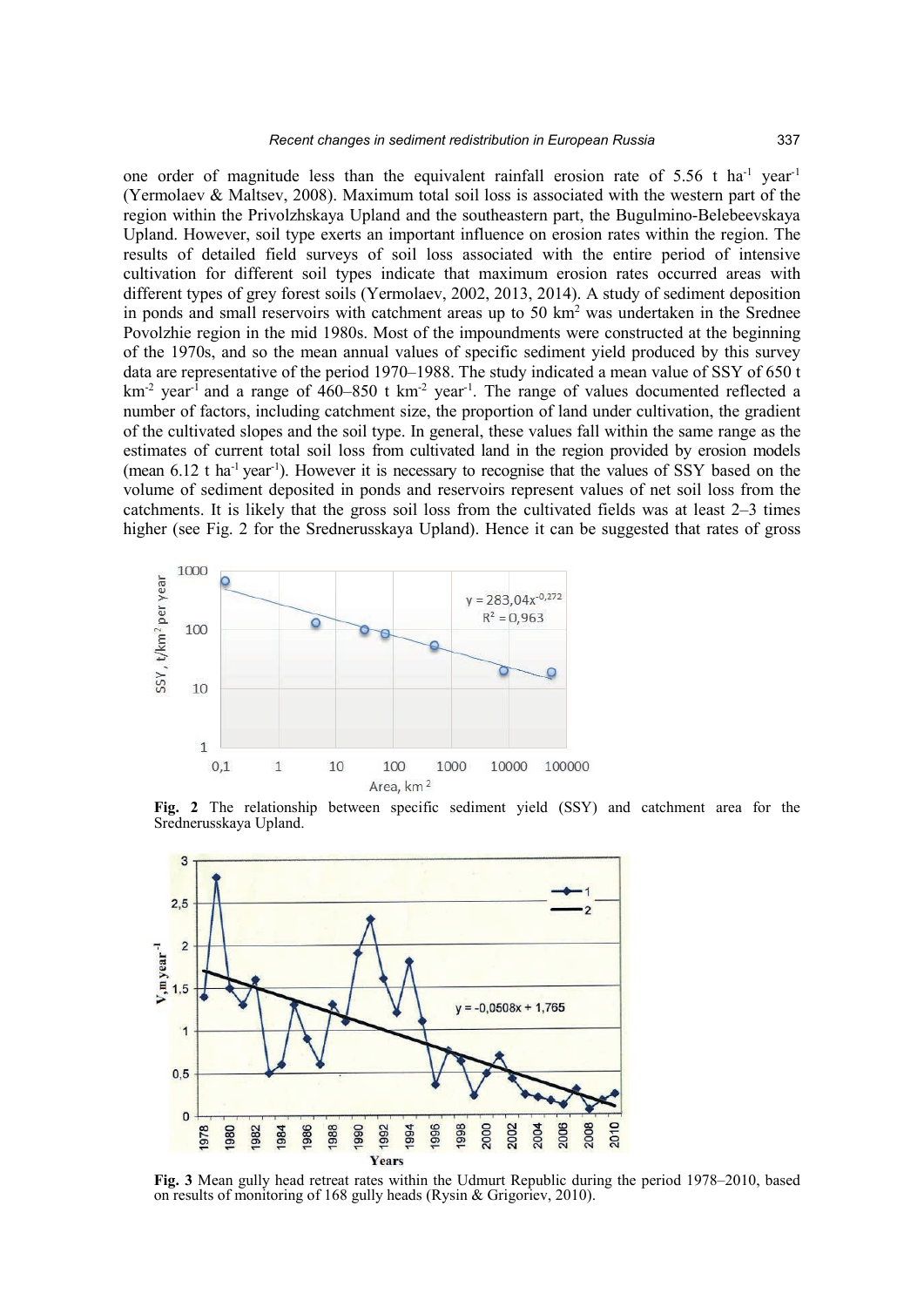soil loss have significantly decreased in the Srednee Povolzhie region during the past 25 years.This observation is supported by results from the long-term monitoring of gully head retreat undertaken on 168 gully heads in the Udmurt Republic, located in the northeastern part of the region (Fig. 3). Gully head retreat is largely restricted to the snowmelt period and so it would seem very likely that surface runoff during snowmelt has become negligible in the Srednee Povolzhie region in recent decades.

### **CONCLUSION**

Within the southern half of the Russian Plain most sediment eroded from cultivated land is deposited in a variety of sediment sinks prior to reaching the river channels. Sediment redistribution rates associated with the fluvial system of the agricultural zone of the Russian Plain have shown a significant decline over the past 25 years in response to two main factors. The first relates to the considerable decrease of surface runoff during snowmelt. This has resulted in a reduction in gross soil loss and particularly in the sediment delivery ratio within both the western and eastern parts of the Russian Plain. The second reflects the decreasing area of arable land during recent decades. This latter factor is most important in the Srednee Povolzhie region because of the greater reduction in the area of cultivated land. Although there is evidence that the frequency of high magnitude storm events has increased during the past 2–3 decades and has resulted in some increase in rates of soil loss, this has not affected the amount of sediment transported from the slopes to permanent watercourses, due to the ephemeral nature of the surface runoff.

**Acknowledgements** This work was funded by RFBR-RGS (project 13-05-41126) and RFBR (projects 13-05-00162 and 14-05-00503).We are very grateful to Professor Desmond Walling for his helpful input, which is greatly improved the quality of this paper.

#### **REFERENCES**

- Belyaev, V.R., *et al.* (2008) Combining direct observations, modelling and <sup>137</sup>Cs tracer for evaluating individual event contribution to long-term sediment budgets. In: *Sediment Dynamics in Changing Environments* (ed. J. Schmidt *et al*.). IAHS Publ. 325, 114–122. Wallingford, UK, IAHS Press.
- Brown, A.G., *et al.* (2009) From sedimentary records to sediment budgets: multiple approaches to catchment sediment flux. *Geomorphology* 108, 35–47.
- Golosov, V.N., Belyaev, V.R. & Markelov, M.V. (2013) Application of Chernobyl-derived 137Cs fallout for sediment redistribution studies: lessons from European Russia. *Hydrological Processes* 27 (6), 781–794.
- Golosov, V.N., *et al.* (2010) Dynamics of overbank sedimentation rates on floodplains of small rivers of the Central European Russia. In: *Sediment Dynamics for a Changing Future* (ed. K. Banasik *et al*. )(Proceedings of the ICCE symposium held at The Warsaw University of Life Sciences - SGGW, Poland, 14–18 June 2010). IAHS Publ. no. 337, 129–136. Wallingford, UK, IAHS Press.
- Golosov, V.N., *et al.* (2011) Spatial and temporal features of soil erosion in the forest-steppe zone of the East-European Plain. *Eurasian Soil Sci.* 7, 794–801.
- Kanatieva N.P., Krasnov S.F., & Litvin L.F. (2010). Sovremennye izmenerniya klimaticheskikh faktorov Severnogo Privolzhiya. *Eroziyapochv i ruslovye processy* 17, 14–27 (in Russian).
- Kumani, M.V. (2003) *Methods of regulation of soil erosion processes and hydrological regime of agrolandscapes of Central Chernozem zones*.DSc Thesis Kursk University, Kursk (in Russian).
- Litvin L.F., Kiryukhina, Z.P. & Dobrovolskaya N.G. (2010) Transformaciya ispolzovaniya pakhotnykh zemel I ee vliyanie na erosiyu pochv. *Eroziyapochv i ruslovyeprocessy*, 17, 28–36 (in Russian).
- Litvin, L.F. (2002) *Geography of soil erosion on agricultural lands of Russia*. Akademkniga, Moscow (in Russian).
- Mullan, D.J. (2013) Soil erosion under the impacts of future climate change: Assessing the statistical significance of future changes and the potential on-site and off-site problems. *Catena*, 109, 234–246.
- Nearing, M.A., Pruski, F.F. & O'Neal, M.R. (2004) Expected climate change impacts on soil erosion rates: a review. *J of Soil and Water Cons*. 59 (1), 43–50.
- PerevedentsevYu.P., *et al.* (2007) Global and regional climate changes at the turn of 20th and 21th centuries. *Vestnik VGU* 2, 5–12 (in Russian).
- Petelko A.I., Golosov V.N. & Belyaev V.R. (2007) Experience of design of system of counter-erosion measures. In: *Proc. 10<sup>th</sup> International Symposium on River Sedimentation* 1, 311–316*.* Moscow (in Russian).
- Ramankutty, N. & Foley, J. A. (1999) Estimating historical changes in land cover: North American croplands from 1850 to 1992. *Global Ecology and Biogeography* 8, 381–396,
- Rysin, I.I. (1998) About recent trend of gully erosion in Udmurtiya. *Geomorphologiya* 3, 92–101 (in Russian).